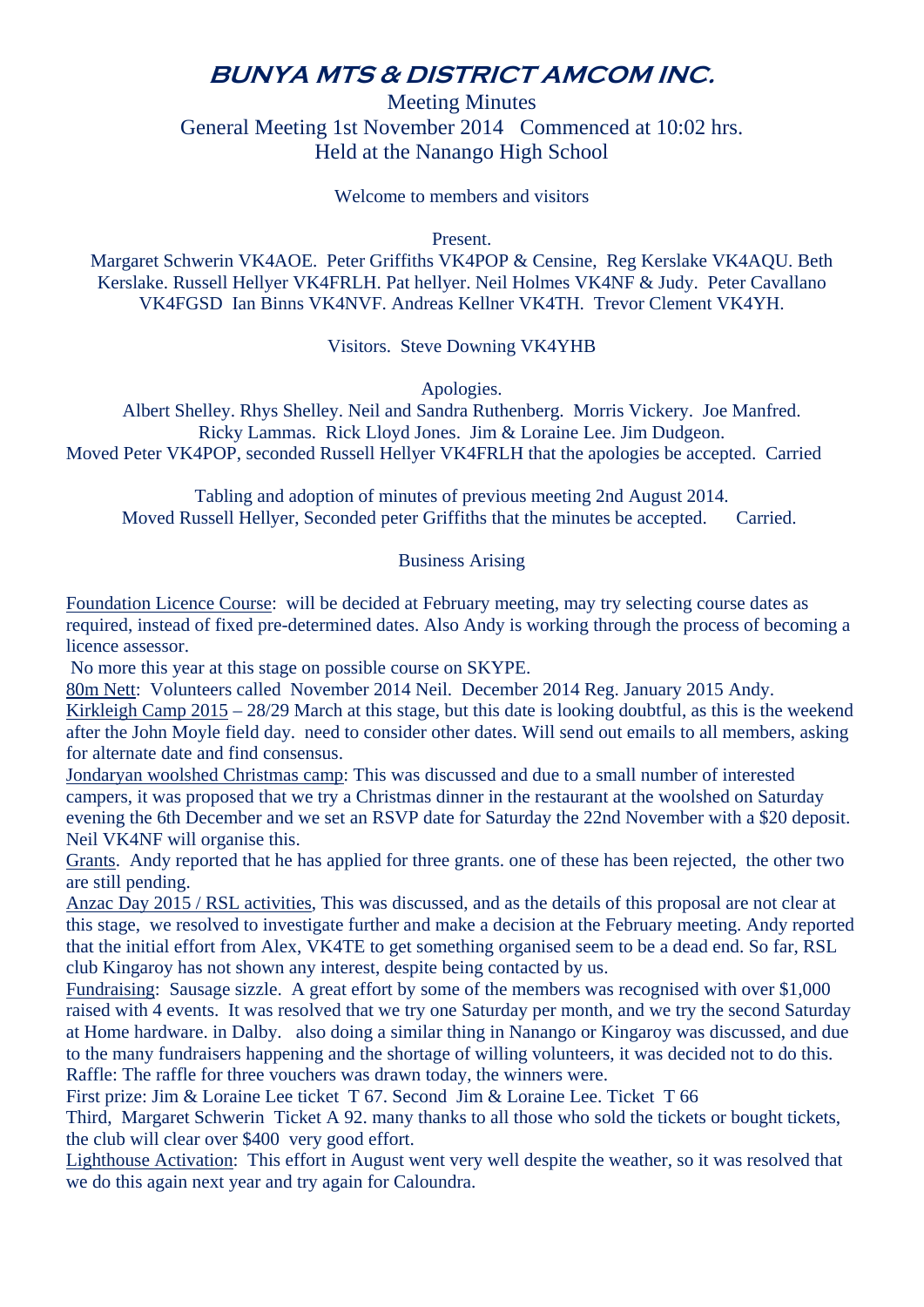Member communication: This is to do with deciding the best way to communicate to all members, and after some discussion, it was resolved that using Email is the most appropriate way to do this. Meeting with WDRC Council IT rep: Peter, Reg and Neil will arrange a meeting with Council IT person to discuss our possible involvement with counter disaster training, and us providing assistance when needed. It has been noted that the WICEN officer position is now vacant and it would be beneficial to have it filled in order to gain credibility with the councils.

## President's Report:

Reg VK4AQU gave a brief report, expressing that club business should be presented to all members through the minutes of the Executive meetings and requested that the secretary should forward these minutes to all members, Neil acknowledged that yes this should happen and expressed an oversight re this matter and that all minutes will be sent around. Reg also expressed his gratitude to the exec committee for their great assistance and support. Reg also drew to the members attention, the letter of resignation from our vice president Kerry Black VK4FKDB, and it was resolved that we receive and accept this letter and respect Kerry's wishes. an Acknowledgement letter has been sent. Also the members discussed whether we needed to elect a new vice president, and after consulting the constitution it was resolved that we can if we wish, but it is not a requirement in order for the exec committee to continue to function.

Reg VK4AQU moved that his report be accepted seconded by Andy VK4TH. Carried.

Treasurer's Report Neil VK4NF tabled the report, this was discussed and as we now have nearly \$2,000 in the bank, a discussion was had re making a progress payment to Peter VK4POP for the new Yaesu DR-1X repeater, and it was agreed that we pay Peter a payment of \$600. Given the accounts that were due, and the decision that was made at the exec meeting that the club, if possible maintain around the \$1,000 in the bank.

 Neil VK4NF Moved, Seconded by Russell VK4FRLH that this report be received, and the amount be paid to Peter. Carried.

Repeater Report: In Ricky VK4NRL's absence, Neil VK4NF read out his report. This report was accepted and discussed at length. It was moved by Andy VK4TH. Seconded by Russell VK4FRLH.

After this discussion it has been decided that:

- The Yaesu Repeater **will remain** up on the mountain.
- **No other equipment will be installed** on site until the interference problems are resolved and the repeater is operating correctly.
- Any/all actions, changes, alterations, regarding the Mt Kiangarow communications site, and the equipment installed and used there, and any outside work performed (including, but not limited to third party providers, commercial entities or non-members) to any of this equipment will require **prior approval** from the executive committee.
- At least two (2) financial members attend the repeater site when any work, changes, alterations are carried out, unless the exec committee approve other arrangements. This is necessary for safety reasons.

Carried.

Also, it was moved by Andy VK4TH seconded by Peter VK4POP that the equipment cabinet on the Mt Kiangarow repeater site be secured to the floor, the rear panel be secured in place, and a chain and lock be fitted around the cabinet for security and insurance purposes. Carried.

## GENERAL BUSINESS